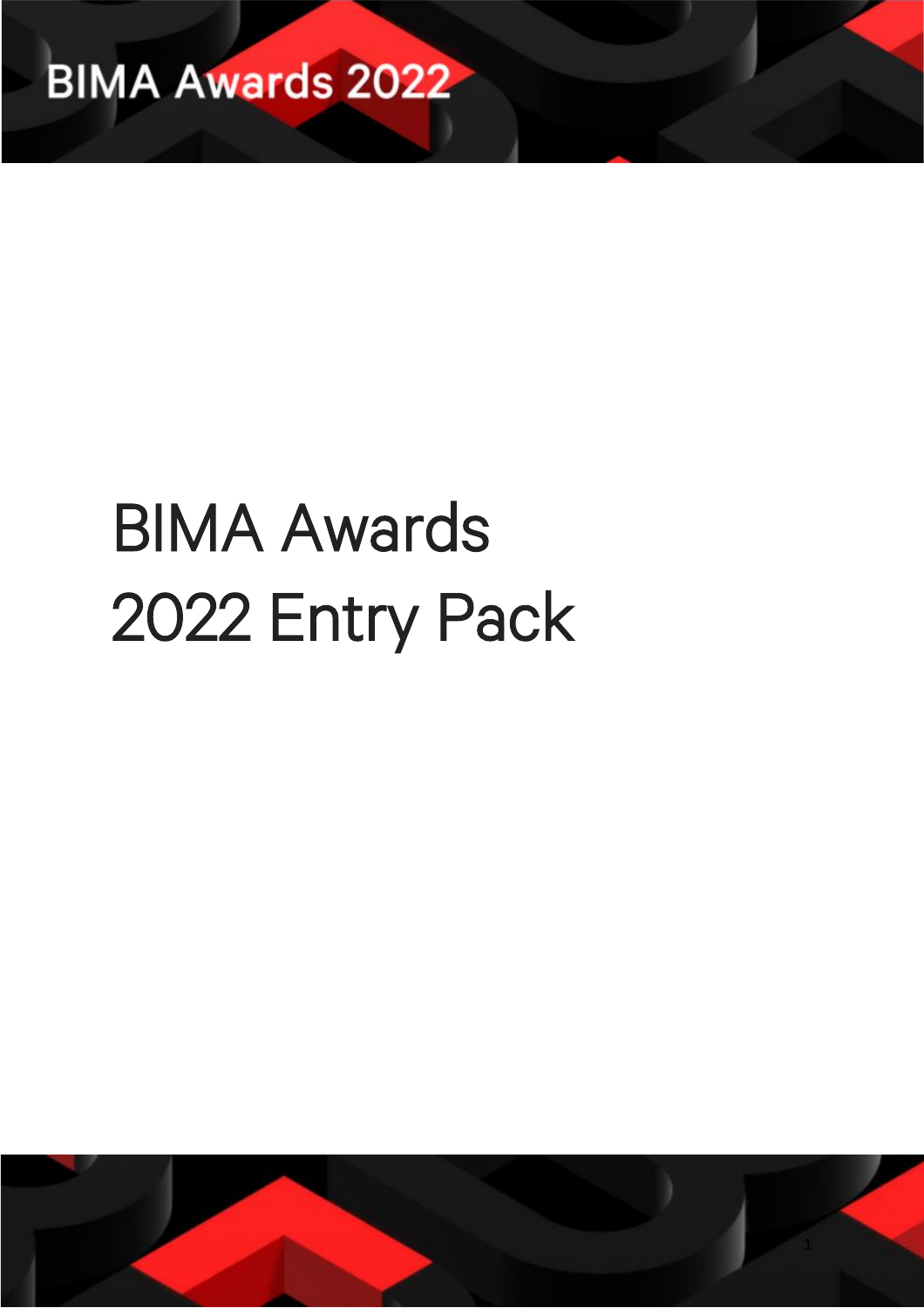| Content                                 | $\overline{c}$ |
|-----------------------------------------|----------------|
|                                         |                |
|                                         |                |
| About the BIMA Awards                   | 3              |
| How are the BIMA Awards judged?         | 3              |
| Categories                              | 4              |
| What are the categories?<br>$\bullet$   |                |
| The Inclusive Design Award<br>$\bullet$ |                |
| Category definitions                    |                |
| How to enter                            | 9              |
| Entry process                           |                |
| Entry requirements<br>$\bullet$         |                |
| Entry support<br>$\bullet$              |                |
|                                         |                |
| FAQs                                    | 10             |
| Dates to note                           |                |
| Confidentiality                         |                |
| Entry fees<br>$\bullet$                 |                |

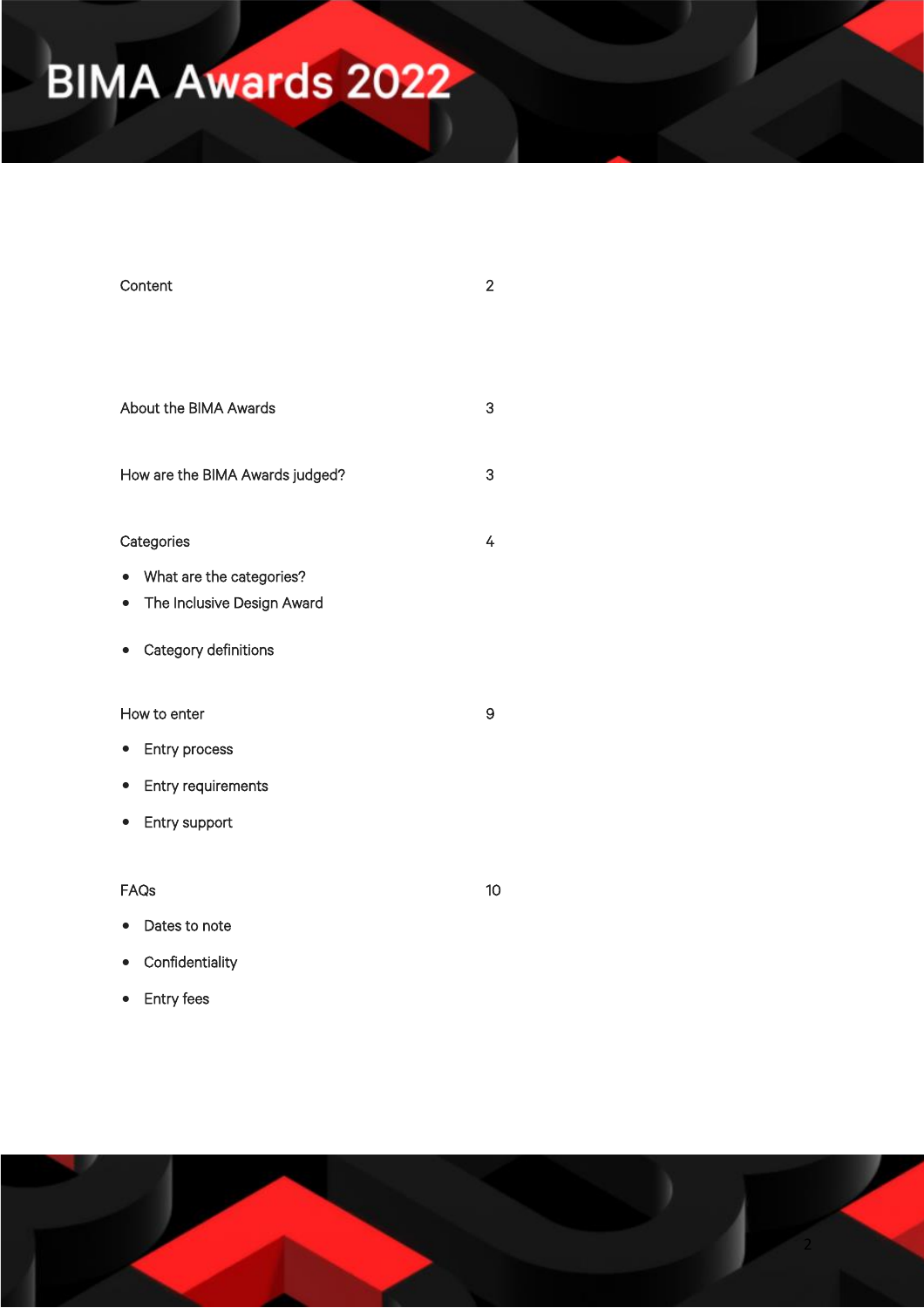### About the BIMA Awards

The BIMA Awards are back for 2022.

The BIMA Awards are the UK's longest standing and most prestigious digital and tech awards. Established in 1985, the BIMA Awards exist to set a gold standard in digital awarding, the work in the British digital sector that is truly pushing the limits of what is possible, and that's making a difference in business, culture and society.

#### What's new?

Ĩ

A lot has changed in the past few years, and our industry is at the forefront of that change. We all have to keep up and the BIMA Awards are no different, so you'll notice something new this time around.

Back by popular demand, this year will see winning projects awarded bronze, silver, or gold across brand new categories that reflect the most up to date ins-and-outs of the digital and tech industries, so there will be a place for every project to be recognised.

### How are the BIMA Awards judged?

The judging process will take place in September 2022, and will focus on recognising the innovation, craft and **impact** of your work.

#### • Innovation

The application of a new creative idea, which may involve pioneering concepts, techniques or approaches that advance the current 'state of the art'.

#### • Craft

Brilliant execution and attention to detail, with a laser focus on target audience and the overall project's ambitions.

#### • Impact

The effect and influence of the project on the intended audience, demonstrated through measurable business outcomes.

The first round of judging will be held online. Here judges will be asked to assess all submissions for eligibility and against the three criteria above using a point scoring system. The highest scoring entries in each category will progress to round 2.

The second round of judging will be held in person, and judges will discuss the remaining entries, pick a shortlist in each category, and privately submit scores that will decide who will win bronze, silver, or gold; all to be revealed at the ceremony in November.

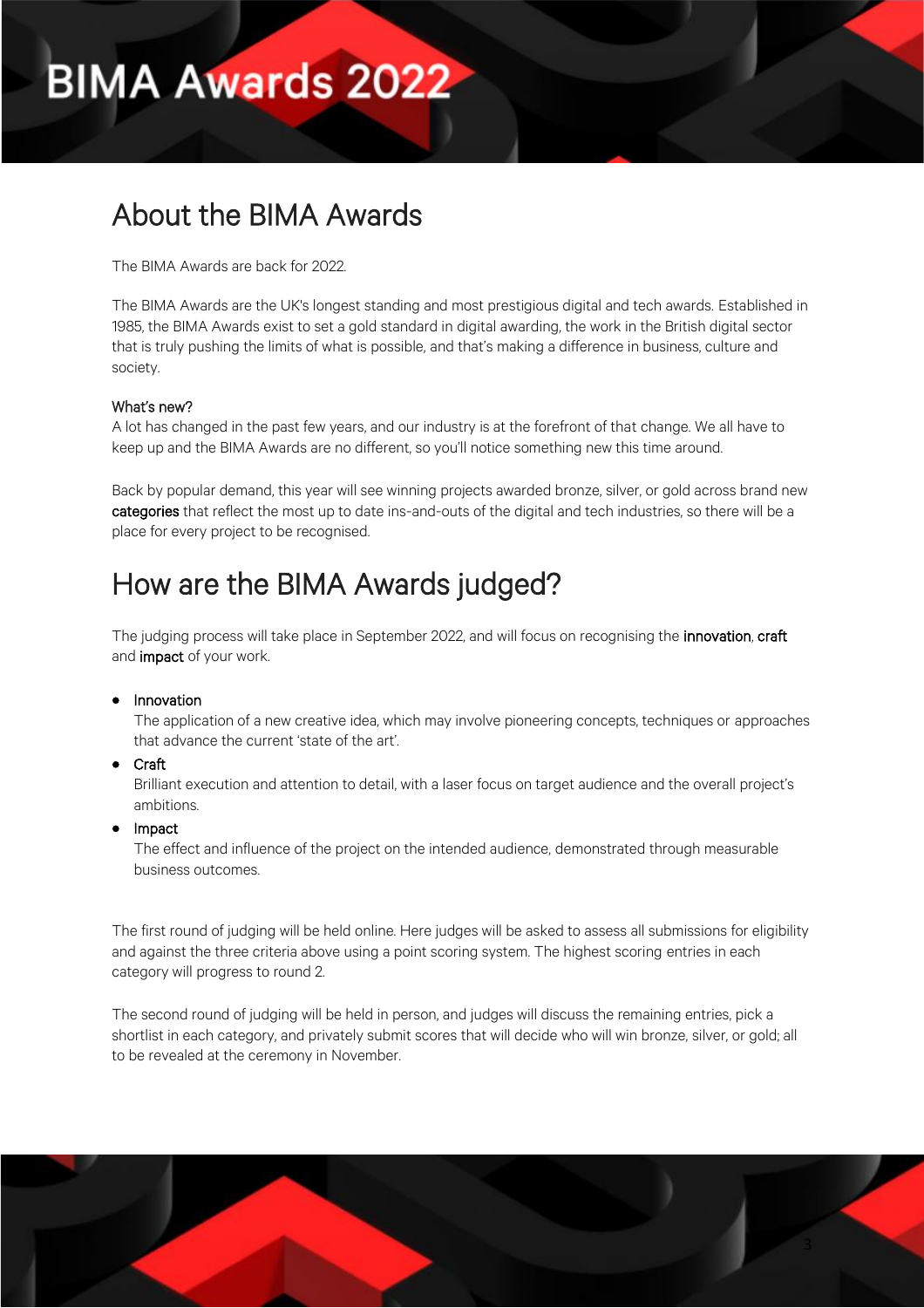### **Categories**

#### What are the categories?

There are 20 categories across three main areas of industry: Sectors, Content & Craft and Strategy. There are also three special awards that seek to recognise the work that has gone above and beyond.

| Best Use of Digital by Sector       | Content & Craft                        | Strategy                           |  |
|-------------------------------------|----------------------------------------|------------------------------------|--|
| Automotive & Transport              | <b>Best Digital Design</b>             | <b>Best Digital Transformation</b> |  |
| B <sub>2</sub> B                    | <b>Best Immersive Experience</b>       | <b>Best Digital Strategy</b>       |  |
| B2C                                 | <b>Best User Experience</b>            | Best Use of Digital Media          |  |
| Professional Services & Utilities   | Best Use of Content                    | Best Use of Technology             |  |
| Not for Profit, Charity & Education | Best Use of Digital/Tech in<br>Events  | Best Use of Search                 |  |
| <b>Healthcare &amp; Wellness</b>    | Product Design and Build               |                                    |  |
| Consumer Goods                      | Most Effective Digital Campaign        |                                    |  |
| Travel, Entertainment & Leisure     |                                        |                                    |  |
| Gaming                              |                                        |                                    |  |
| <b>BIMA Special Awards</b>          |                                        |                                    |  |
| <b>Trailblazer Award</b>            | Best Use of Digital for Social<br>Good | <b>Environment Award</b>           |  |

#### The Inclusive Design Award

For the first time, you can now opt in to have your existing submission put forward for the Inclusive Design Award.

This award will be judged by BIMA's Inclusive Design Council and will acknowledge projects that have understood, implemented, and exceeded in providing a digital experience that is truly inclusive. They will be looking for the following points of difference against the criteria of innovation, craft and impact:

• Innovation

The project demonstrates the use of innovation to create an inclusive society.

• Craft

The project has acknowledged within a new (or existing) digital experience barriers to access, and in response developed and designed a more inclusive user experience.

• Impact

The submission can demonstrate the impact of implementing a more inclusive strategy.

You do not have to pay to have your submission considered for this recognition.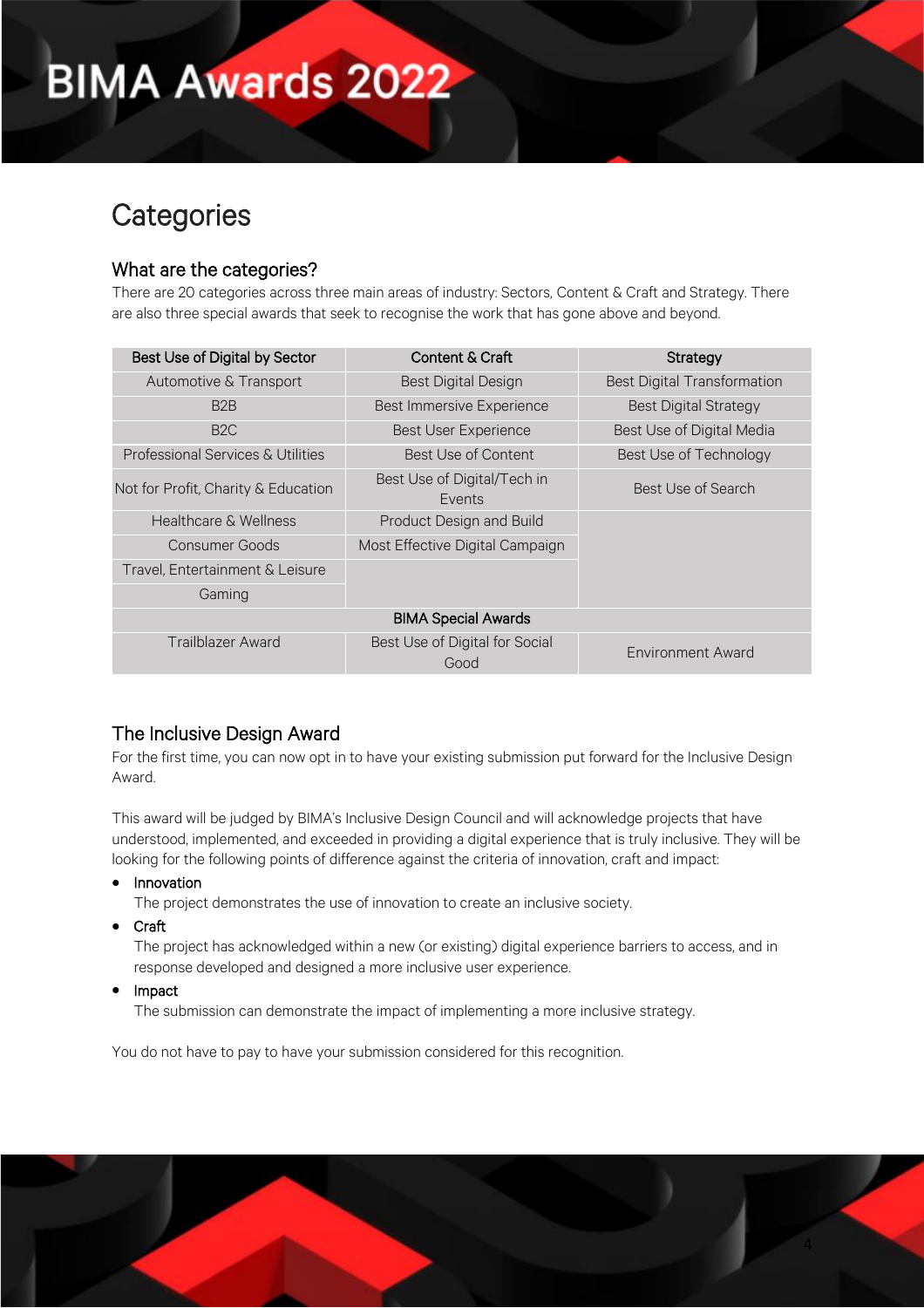#### Category information

#### Best Use of Digital by Sector

Select a sector that best represents your business (or your client's business if you're an agency). Please note that we allow one sector category per entry.

#### • Automotive & Transport

The Automotive industry has seen a lot of disruption in the last year with the aftereffects of the pandemic to the rise in demand for electric cars. Judges are looking for innovative ways the transport sector has reacted with digital solutions to challenging numbers in car sales and taking customer experiences to the next level.

This category will be judged equally across Innovation, Craft and Impact.

#### • B2B

This category is for any campaign or project that targets business customers. It doesn't matter if you are providing tech stack solutions or building immersive experiences at a trade fair, t's all about making B2B marketing shine with brave use of tech and digital.

This category will be judged equally across Innovation, Craft and Impact.

#### • B2C

The way in which consumers interact with brands may never be the same as the world fast tracked digital in 2020. While this category is open to any B2C work, please prioritise the other categories for Automotive, Consumer Goods, Travel & Entertainment and Gaming, because although you can feel free to enter as many categories in the other groups we only allow one sector category per entry. This category will be judged equally across Innovation, Craft and Impact.

#### • Professional Services & Utilities

From insurance to green electricity, and acquisition to retention, customer experiences have been transformed with innovative use of data and technology. Car insurance and travel insurance is best placed here rather than the other sectors.

This category will be judged equally across Innovation, Craft and Impact.

#### • Not for Profit, Charity & Education

Judges are looking for the best demonstration of building awareness, fundraising, behaviour change or adopting new habits for any not-for-profit client including education. This category will be judged equally across Innovation, Craft and Impact.

#### • Healthcare & Wellness

This category is for any agency with a client in the healthcare sector, from pharma to gymnasiums and wearables. Judges are looking for campaigns and/or projects that have made real advances in the healthcare space either physically, mentally or by increasing awareness of specific health issues. Work that promotes wellness from a brand in another sector should go in the relevant sector category (for example a soft drinks brand promoting low sugar options should be entered into go in Consumer Goods). This category will be judged equally across Innovation, Craft and Impact.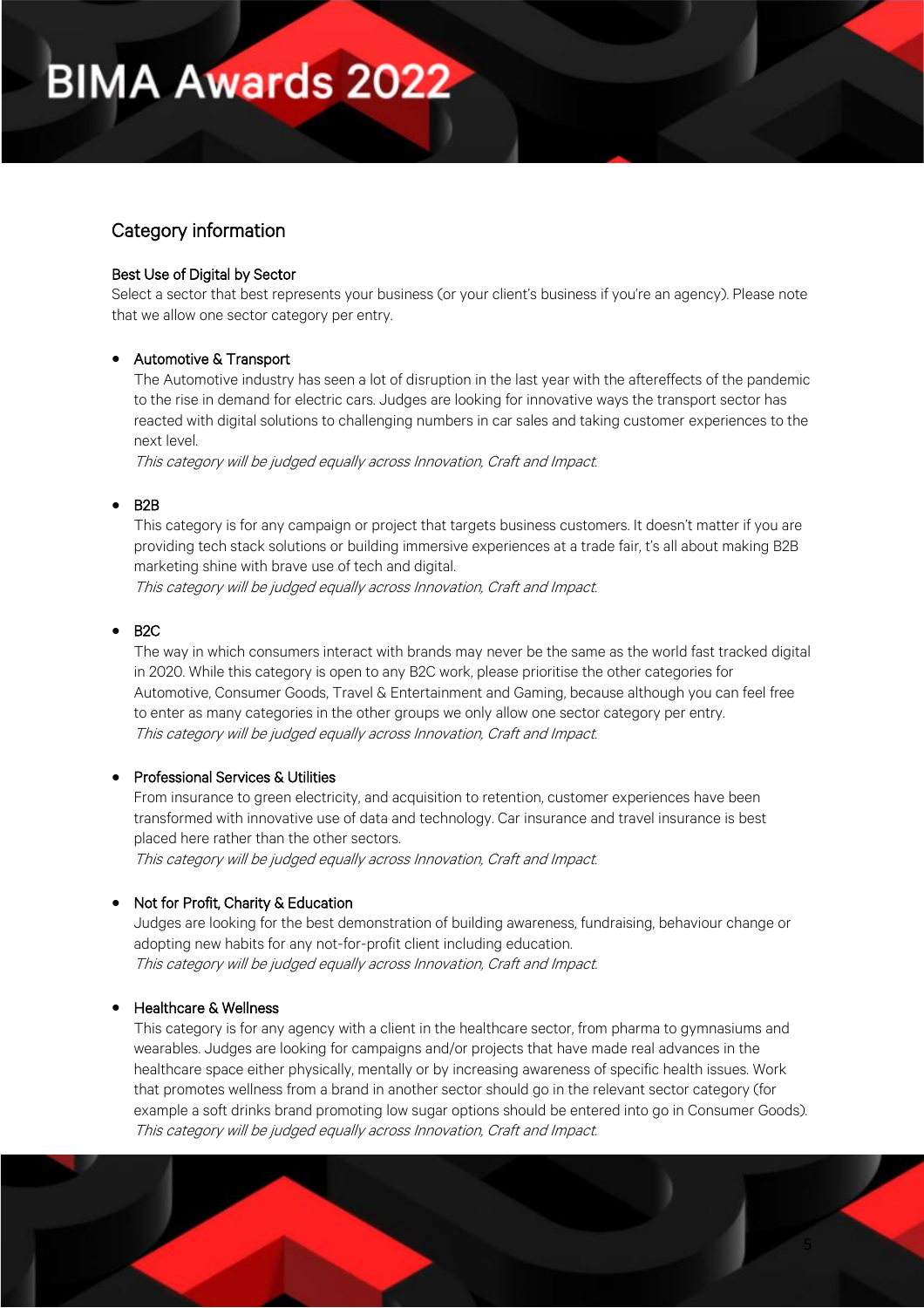#### • Consumer Goods

Whether its consumer goods or FMCG, we're looking for examples from brands using digital media and technology solutions to build awareness, loyalty and sales through retail channels or direct to consumer including. Judges will be looking for innovation with use of emerging channels, new data sets through to an understanding of new consumer behaviour.

This category will be judged equally across Innovation, Craft and Impact.

#### • Travel, Entertainment & Leisure

Travel and Leisure has probably been hit most by the uncertainty and change of the last two years. Judges will be looking for examples of how organisations have reacted and innovated in response to that change. From airlines to cinema, and restaurants to streaming, this category is for any client that sits in this broad category.

This category will be judged equally across Innovation, Craft and Impact.

#### • Gaming

From Indies to AAA, Mobile to Live Service and beyond, judges will be looking for games that exemplify British talent in the gaming space and have set new standards for creativity, innovation & impact. This category will be judged equally across Innovation, Craft and Impact.

#### Content & Craft

Select the categories that best represent the outstanding craft and content of your entry. You may select multiple categories per entry within this group.

#### • Best Digital Design

Think art direction for digital. Judges are looking for brave, bold and beautiful designs used across any digital product. This is the category for the Creatives, the Art Directors and the graphic designers to have the moment of fame. Any entry focussing on User Experience design should be placed in the UX category.

This category will be judged across 40% on Innovation, 40% Craft and 20% Impact.

#### **Best Immersive Experience**

Anybody heard of the Metaverse? Bring it to life with great immersive experiences right though to AR, VR & XR.

This category will be judged equally across Innovation, Craft and Impact.

#### **Best User Experience**

Judges are looking for clear examples of great UX but be sure to include all the research and strategic thinking behind the work.

This category will be judged equally across Innovation, Craft and Impact.

#### Best Use of Content

Think of content in its broadest sense, from video to copy and podcasts. Judges are looking for original and brave work, but also to see how it has engaged with its audience and prove its impact. This category will be judged equally across 40% on Innovation, 40% on Craft and 20% on Impact.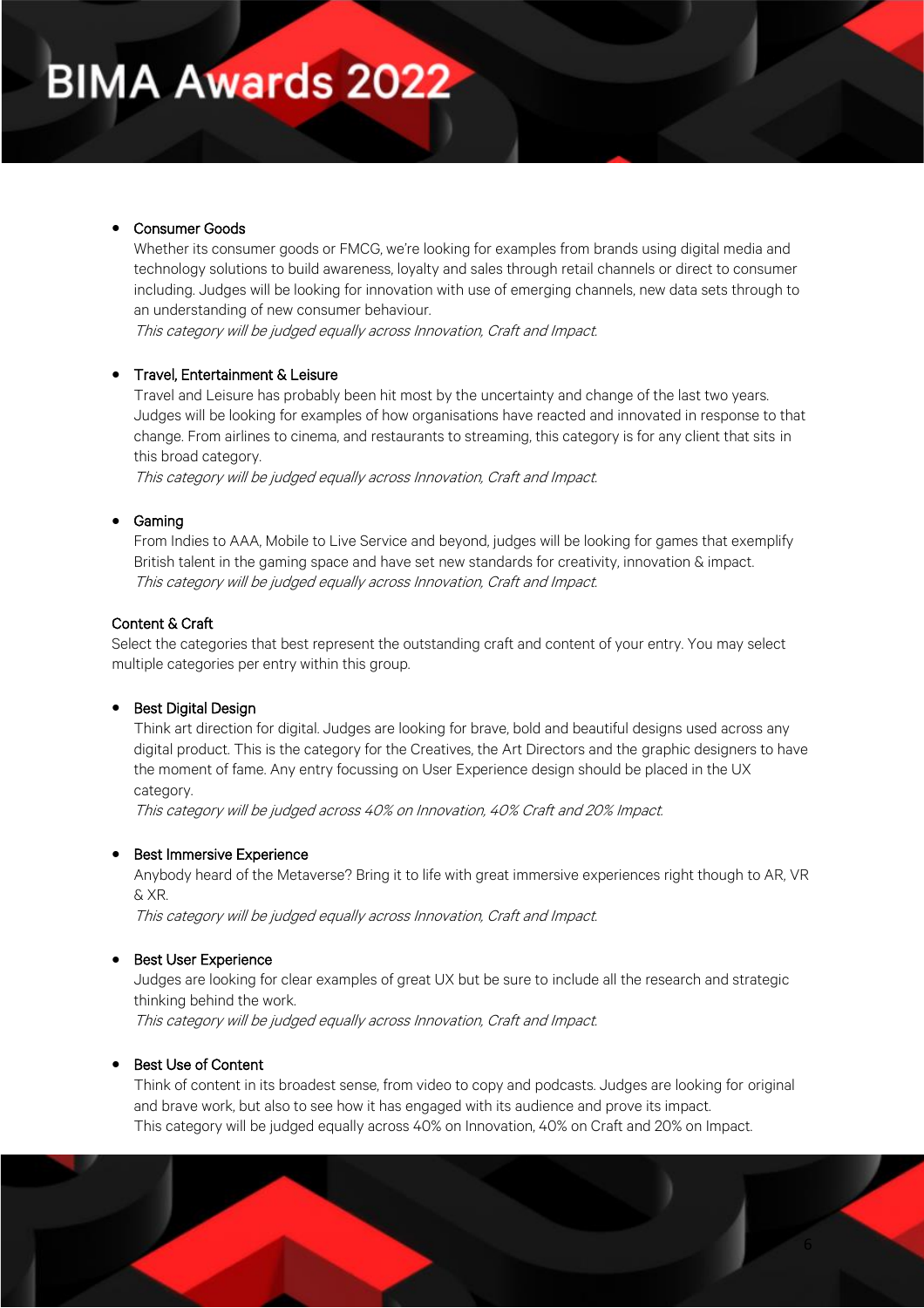#### • Best Use of Digital/Tech in Events

The pandemic rocked the events world but also fast-tracked digital solutions and as a result we've seen a huge amount of innovation in virtual events, hybrid events and use of tech at face-to-face events. This category will be judged equally across Innovation, Craft and Impact.

#### • Product Design & Build

A few years ago, this category would have been called "Best Website". Now we're looking to champion the design and build of any digital product from websites to apps. This category will be judged equally across Innovation, Craft and Impact.

#### • Most Effective Digital Campaign

This category is for the best comms campaign using digital and technology. It can be above the line advertising or an influencer campaign. It can be designed to sell products, change behaviour or raise awareness. Just be clear what the objectives are and tell your story as this category is all about demonstrating that it worked!

This category will be judged across 20% Innovation, 20% Craft and 40% Impact.

#### Strategy

Select the categories that best represent the strategy, research and insights behind the execution of your entry. You may select multiple categories per entry within this group.

#### • Best Digital Transformation

Judges want to go beyond comms campaigns here and see how strategic thinking can holistically transform a business for the digital age. Judges are looking for platform integration to e-commerce capabilities.

This category will be judged across 40% Innovation, 20% on Craft and 40% on Impact.

#### • Best Digital Strategy

Judges will be looking for a clear data strategy that has informed the execution. From programmatic to social analytics judges are looking to understand the planning and thinking behind the work. This category will be judged across 40% Innovation, 20% on Craft and 40% on Impact.

#### • Best Use of Digital Media

Judges are looking for great use of digital media, whether it's out of home, search or streaming or mobile. They want a clear strategy and thinking behind the media choice and demonstration that it hit its objectives.

This category will be judged across 40% Innovation, 20% on Craft and 40% on Impact.

#### Best Use of Technology

In contrast to digital media this category is all about the tech that powers it. From platforms to hardware and wearables to headsets.

This category will be judged across 40% Innovation, 20% on Craft and 40% on Impact.

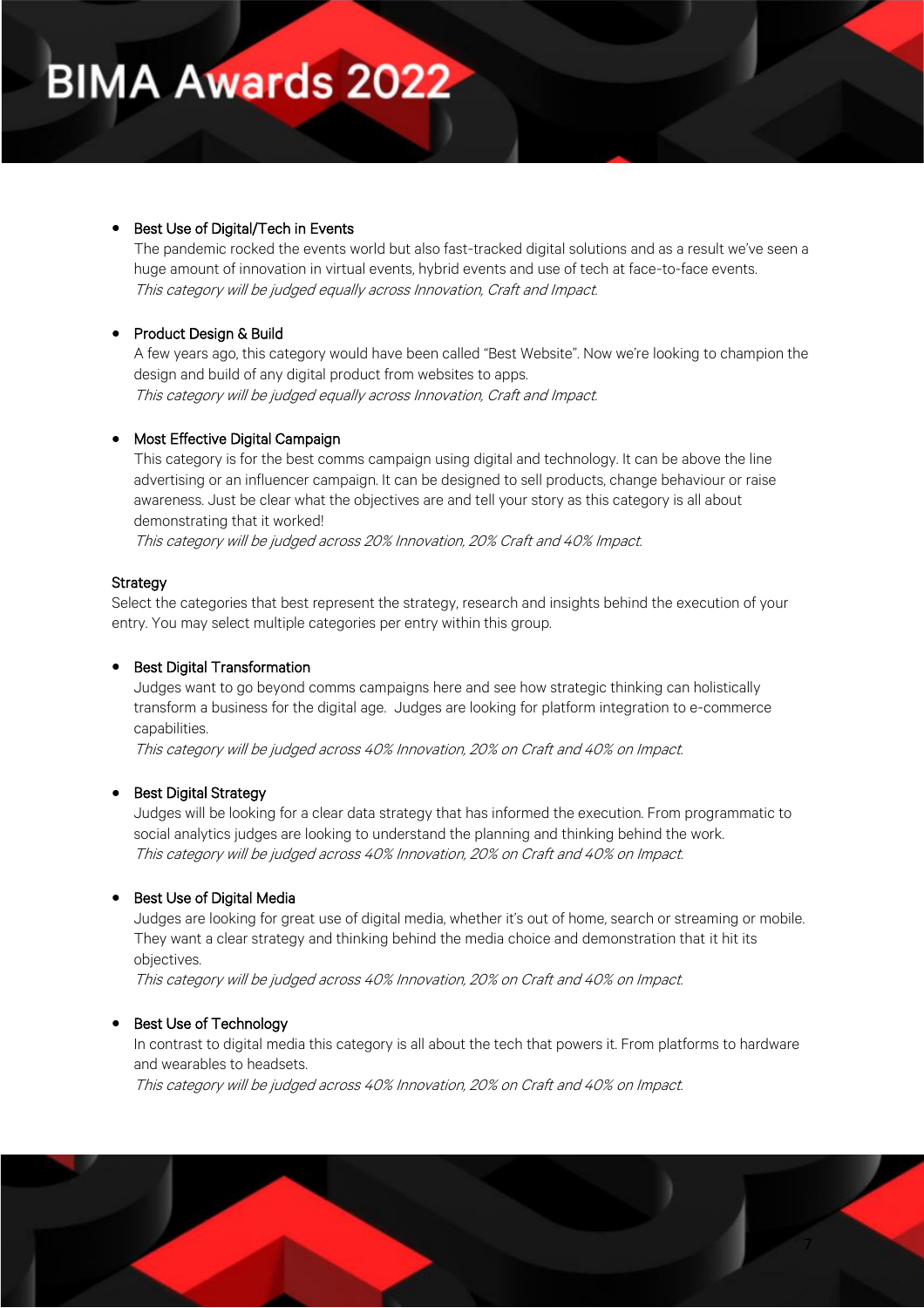#### Special Awards

We have three special awards that don't fit within the other groups but are so important we can't overlook them. You may select multiple categories per entry within this group.

#### • Trailblazer Award

While most of the other categories are judged partially on craft and impact, this one is for the trailblazers that are so far ahead of their time the full impact of the innovation might be years to come. So don't get hung up on results or smashing objectives, the judges are looking for new ideas and the bravery and determination to get something different in the market.

This category will be judged equally on Innovation only.

#### • Digital for Social Good

BIMA believes that together we can make a big positive difference through our tech and innovation. Here's our chance to be the proof point that digital can drive positive change to how we live our lives and our wellbeing.

This category will be judged equally across Innovation, Craft and Impact.

#### • Environment Award

This category will champion the innovators out there trying to make a positive impact on our planet, with real tangible data as evidence of that impact. This category will be judged equally across Innovation, Craft and Impact.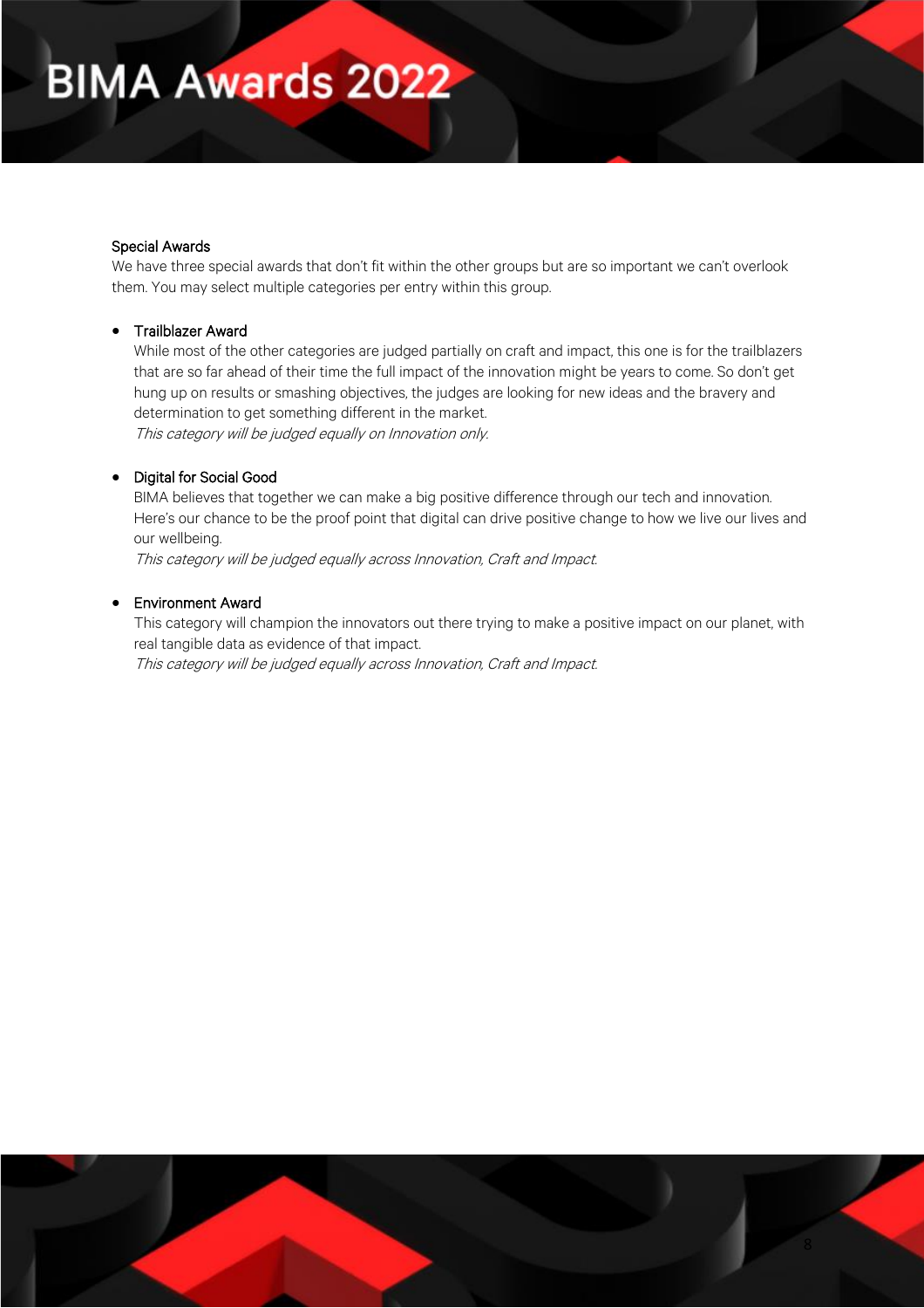### How to enter the BIMA Awards

#### Entry requirements

Ĩ

- Must be DIGITAL and/or TECH (or have a significant digital and/or tech component)
- Submissions must be the work of a British agency and/or be for the British market
- To keep BIMA Award winning work current, your project must have been launched, completed, redeveloped, or shown substantial measurable progress since 1 January 2021
- Projects in beta are considered eligible
- Your work must have in some way moved the game on and demonstrated how the organisation, product, service, or idea is at the vanguard of digital

#### Entry process

- All BIMA Awards entries must be submitted online via the awards platform at [bima.awardsplatform.com](http://bima.awardsplatform.com/)
- You can enter projects into multiple categories. Please note you will be charged per entry per category for your submissions.
- Entries consist of a 200-word overview of your work, followed by a 1000-word more in-depth explanation of how your project meets the category criteria. More information on the category criteria can be found on the awards platform. You can also upload images and links to support your project.
- In addition, you can provide images, audio or video links and any other information that will help the judges to experience your work.
- You can enter your submission into multiple categories by selecting 'Copy' from the 'My entries' tab on the platform.

#### Entry support

If you have any questions about entering the BIMA Awards, please contact the team at **awards@bima.co.uk.** 

If you are a BIMA Member you can also join our BIMA Awards Slack channel for speedy answers and advice (#awards2022).